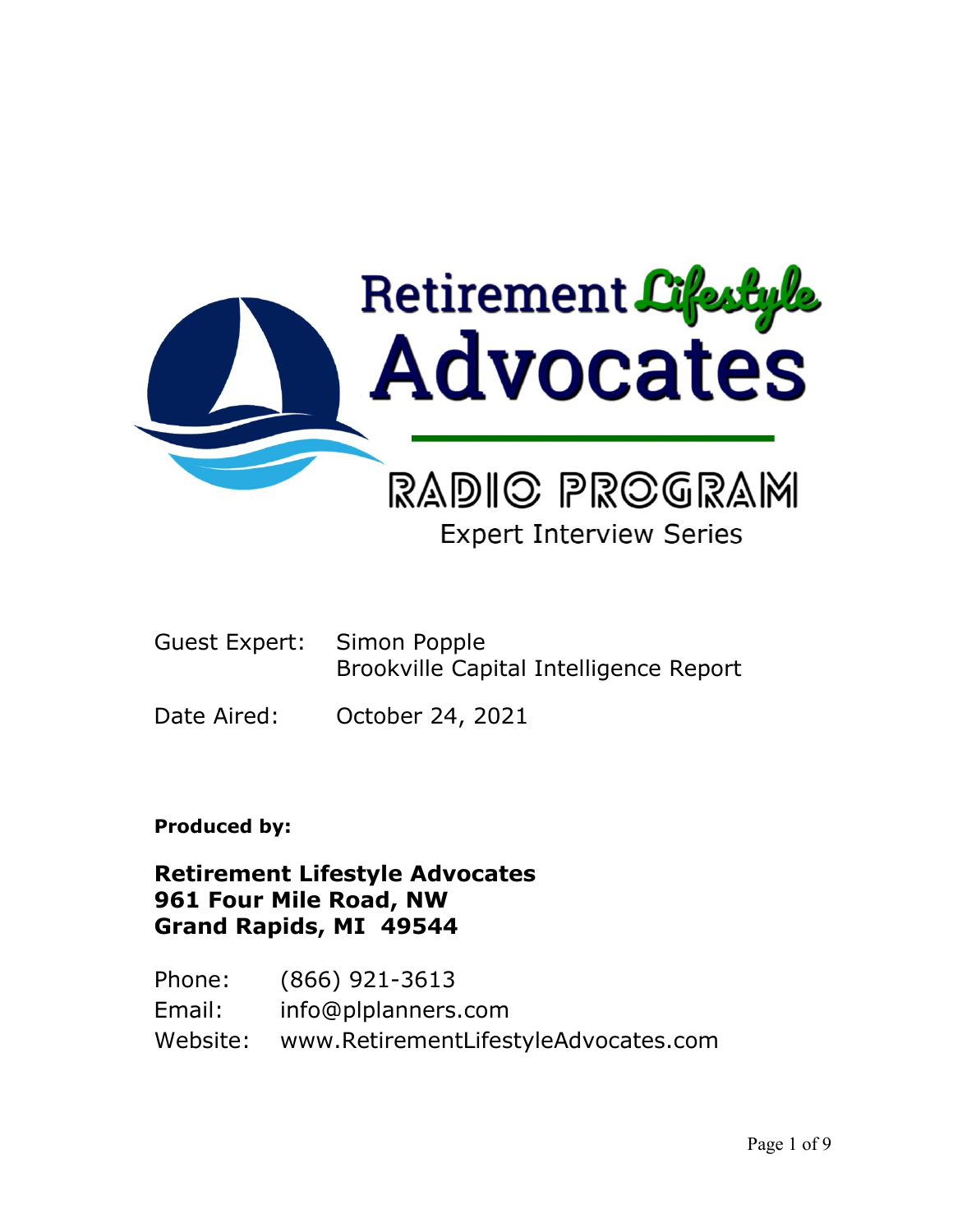## Dennis Tubbergen:

Welcome back to RLA Radio. I'm your host, Dennis Tubbergen and joining me once again on today's program is returning guest, Mr. Simon Popple. If you are a longtime listener RLA Radio, you probably recall that Simon is the publisher of the Brookville Capital Intelligence Report. His website is brookvillecapital.com and his work and his publication is devoted to helping people invest in commodities. And given the world in which we live, I thought having Simon back on the program would be especially timely. So Simon, welcome back to the program.

#### Simon Popple:

Thanks. Great to be here.

## Dennis Tubbergen:

So Simon, maybe before we get into actually investing in commodities, we should take a step back and just take a look at the world at this point. And certainly, here in the United States, inflation is more than noticeable and you're joining us today from the UK. And I've been reading some stories there about energy costs and fuel costs, seems like the inflation genie is out of the bottle?

## Simon Popple:

Yeah, I know. I think that's very true. And normally, when the inflation genie pops out of the bottle, interest rates are increased and the genie is put back in the bottle. I think what the big question mark is at the moment is, because debt has increased so dramatically over the past few years, to what extent can they increase interest rates? Because obviously, you increase interest rates, your debt becomes more expensive and on the one hand, yes, you bring down inflation but on the other hand, you've got to then find the money to cover the escalating debt cost.

#### Dennis Tubbergen:

Simon, it just seems to me that the central banks all around the world, I mean, I obviously follow the Fed being here in the states, but it seems that they're in a no-win situation. We're either going to have massive inflation, perhaps even hyperinflation, some would argue we're on that path. Or we have debt defaults and a severe deflationary environment that will rival or maybe even exceed the 1930s. So, what's the path forward here for central banks? And is there a way to avoid one of those two outcomes, in your opinion?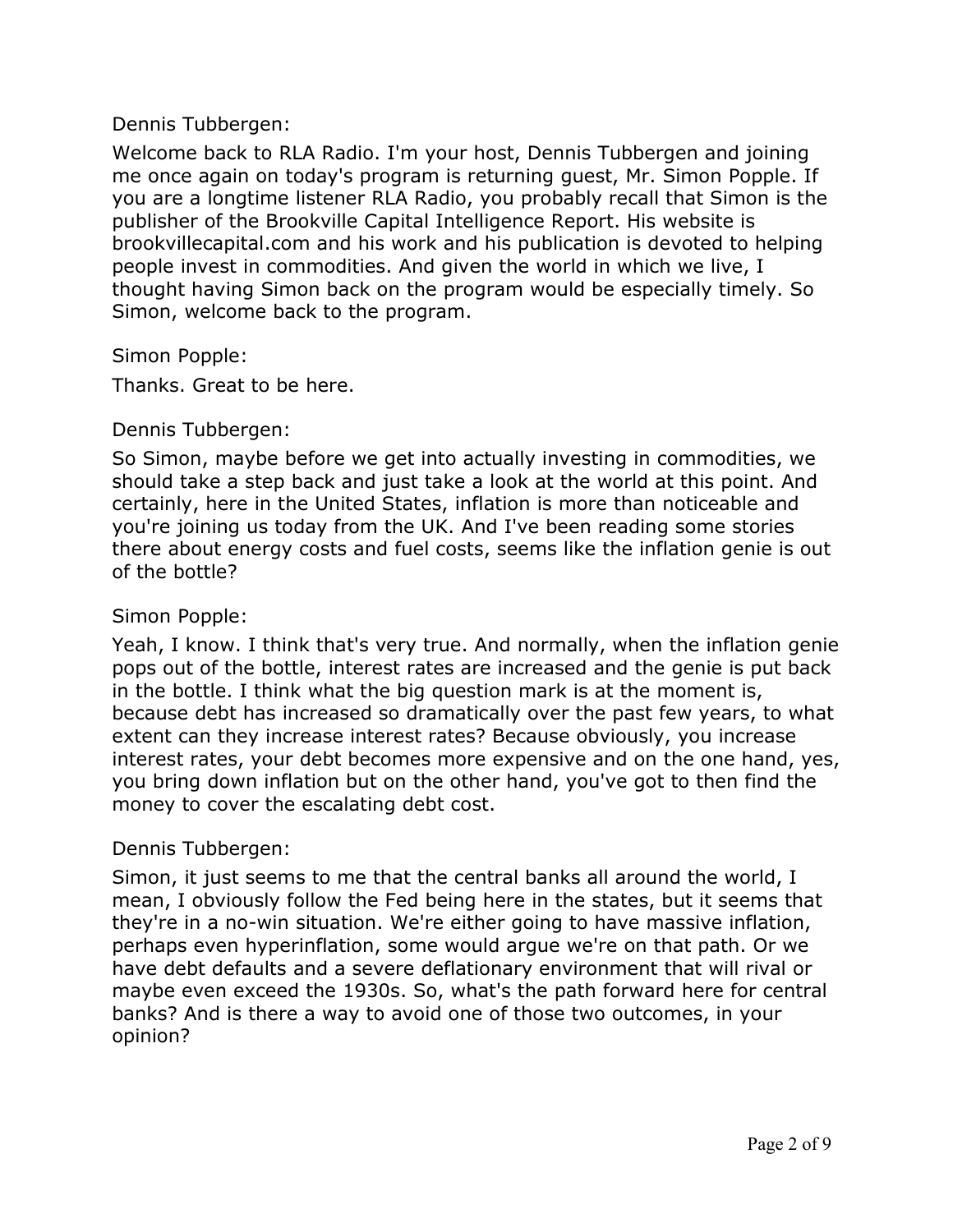I don't think there is really. I think that they're in a horrible position. I think that the most palatable for them is probably inflation because if you have inflation, then you can bring down the debt because you're paying people back with dollars that are worth less than what you borrowed in the first place. But that's not a long-term strategy because the next time people lend money, it's a bit like, if you lend someone enough money to buy 10 bottles of wine, but they pay you back with enough money that you can only buy 5 bottles of wine. Then the next time you lend the money, you're going to make sure that you've got an interest rate that means that you should get at least 5 bottles of wine, oh, sorry, 10 bottles line. And I think that inflation can work the first time around, but I think they're going to have to think of a way of making sure that this doesn't happen again. And I think the only way they can do that, is to cut expenditure and that is going to hurt people a lot.

## Dennis Tubbergen:

So Simon, it just seems to me that that's very logical. That look, you can't have hyperinflation because we now have really the lower income earners, in many countries around the world, are now trying to figure out if they pay rent or they buy fuel or they buy food. And when that choice becomes reality, you get the populous that becomes quite upset, there's a lot of social unrest and I think we're seeing that now. Do you really think that the politicians around the world have the discipline or the fortitude to be able to cut back spending before we have a hyperinflationary outcome?

## Simon Popple:

Look, they've got a lot of power, whether or not that is used in the best interest of the greater population is another question, unfortunately, we just don't know. But they certainly have power. But I think the big question really is, how they use that power? And I think that they will be able, to an extent, and I have to be careful what I say here, to an extent, they may be able to control certain prices, but you can't control all prices. We're living in a capitalist society so prices are met by supply and demand. But the trouble is you have knock on effects. So for example, high fuel costs or high energy costs, they get fed into industry and that industry then has to increase the prices of the product that they produce to reflect the higher fuel costs.

## Simon Popple:

And then that increases the cost of their products, to let's say a manufacturer, and the whole thing snowballs, and it can snowball quite quickly. And even in the UK, we've overcome the fuel crisis that we had but I mean, if that was to rear its head again, I mean, the knock on effects of that were terrible because it meant that people didn't have enough fuel to get to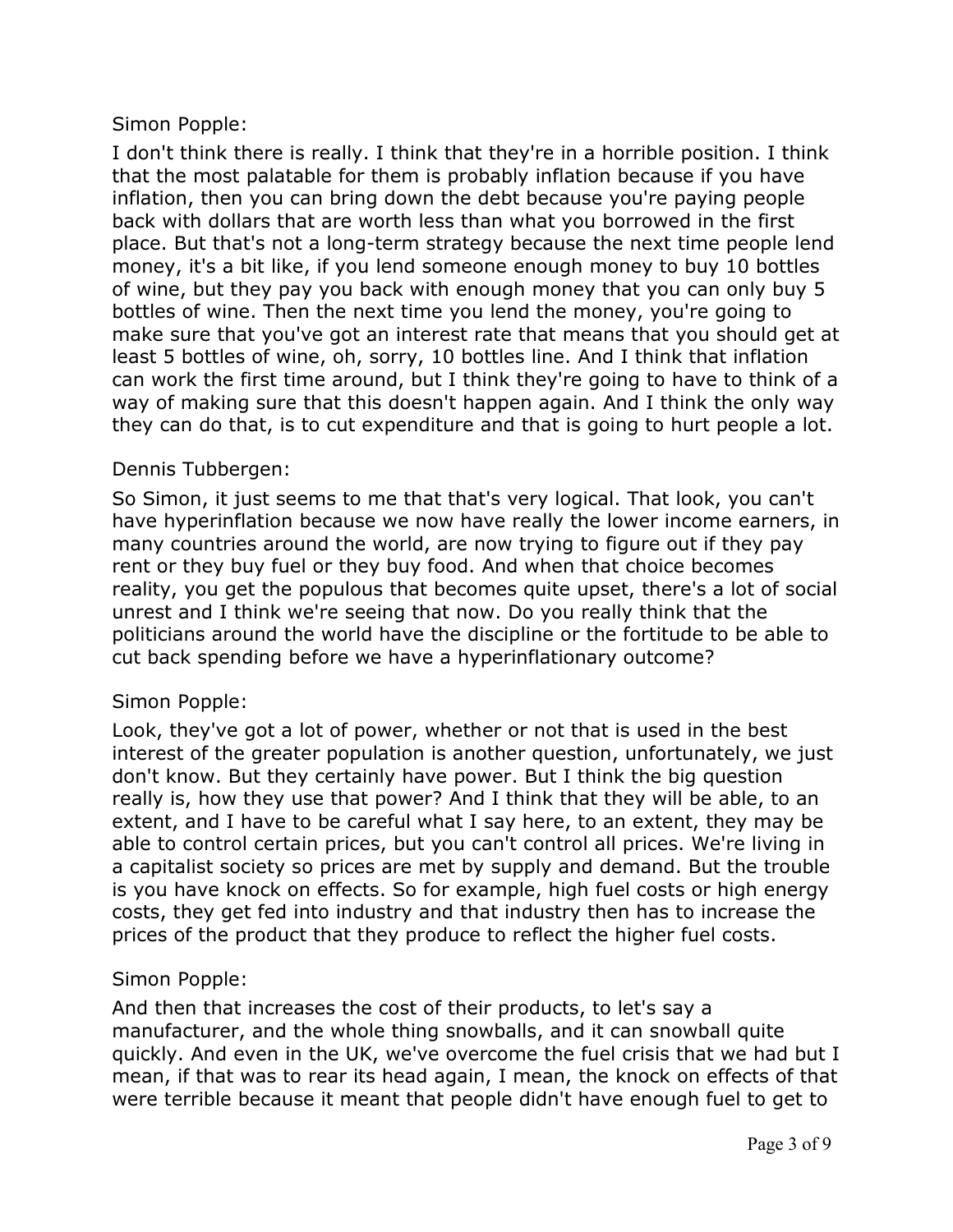work. Now over the short-term, you can deal with that but if that becomes a longer-term problem, then it's very, very difficult for governments to actually deal with that.

## Dennis Tubbergen:

Well, if you're just joining us, we're chatting today with Mr. Simon Popple. He is the publisher of the Brookville Capital Intelligence Report, you can learn more about his at brookvillecapital.com. So Simon, is it your view that we are in recession or heading that way? How would you come down on that question?

# Simon Popple:

It's difficult to look at an exciting growth path. Headline, it could look quite good because you've got inflation. So, sales revenue is bound to go up because of inflation. So, I think initially, it could look like a very nice recovery from the pandemic and from the world we live in at the moment. But as inflation rears its ugly head, then people's purchasing power will go down. So, the higher revenue, perhaps the higher earnings and things like that of the past, could feel pretty good for a short-term but when your dollar can't buy as much as it used to tomorrow, as it does today, then people would demand more dollars and that's when everything starts to unravel.

# Dennis Tubbergen:

Well, Simon, there's been a lot of attention again, recently, as we're recording this, it's the 21st, this will air just a couple days after we record it. There's been a lot of renewed interest in cryptocurrencies. I think Bitcoin recently made all time highs and a number of investors are looking toward cryptocurrencies as a way to hedge against this inflation. Where do you come down on the cryptocurrency argument?

# Simon Popple:

I don't really understand cryptos. I mean, I think they've obviously got a role to play at the moment, but ultimately, I think that governments will want to control currencies. And therefore, I think a Dollar crypto, Euro crypto, Juan crypto inevitable because central banks want to control the money supply. And people have said, "Oh, well, those are different, you can't trace them." And everything like that. But recently, governments have proven that they're actually quite easy to trace and obviously, they're digital.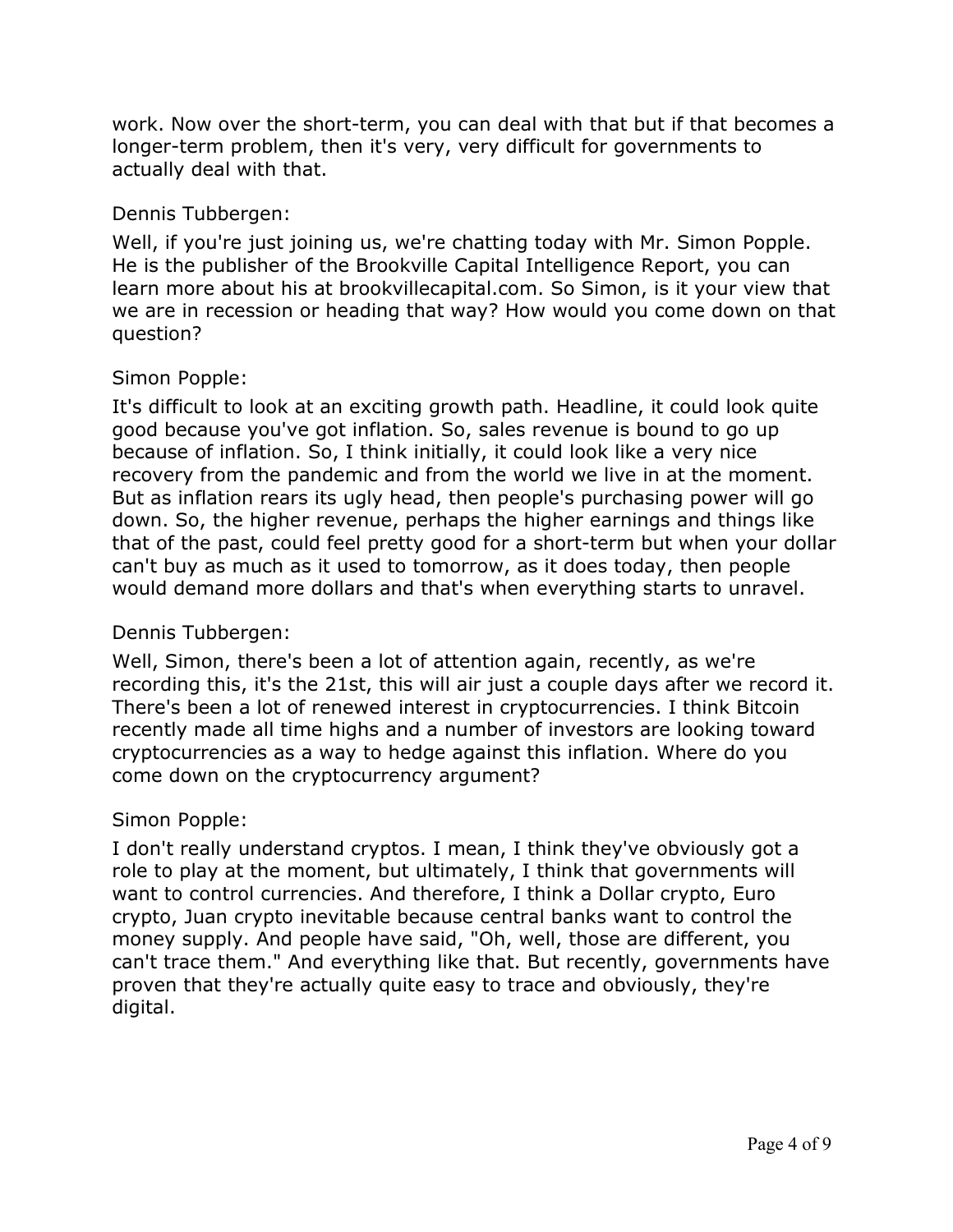So, I think the technology is amazing, but the extent to which they remain independent, I really don't know. And I think it was Paulson who said that, "Cryptos are a limited supply of nothing." And I'm not saying he's right, but I mean, it's such a new area that a lot of people are scratching their heads and sort of wondering what's going to happen. But I think that if cryptos do start to hurt the US dollar and other currencies managed by central banks, I don't think central banks will have a huge amount of patience with them.

## Dennis Tubbergen:

Well, Simon for our listeners, maybe that are not familiar with your work, and you can learn more about Simon's work at brookvillecapital.com. Talk a bit about the Brookville Capital Intelligence Report and what it is you do? And in the next segment, our listeners are going to want to stay tuned, we're going to talk about what you're advising your subscribers. But share with the listeners a bit about what it is that you do?

## Simon Popple:

Well, I really specialize in commodities. I like commodities because you can't print them. And the world that we live in, I think that having some gold or silver and other commodities is very important. And what I really do is, I look at companies in Canada, US and Australia, and look at companies that I like in those markets. And really try and guide investors as to really, what I'm doing and therefore, perhaps what they will think about doing, in terms of allocating capital to commodities.

## Dennis Tubbergen:

Well, I encourage the listeners to check out Simon's website at brookvillecapital.com. In the next segment, we will talk with Simon about what he's advising his subscribers and a bit more on why he thinks commodities are important. That's when RLA Radio returns after these words.

#### Dennis Tubbergen:

I'm Dennis Tubbergen, you're listening to RLA Radio. My guest today, joining me from his offices in the UK, Mr. Simon Popple. If you're just joining us, Simon is the publisher of the Brookville Capital Intelligence Report, you can learn more about his work at brookvillecapital.com.

#### Dennis Tubbergen:

And Simon, you said something as we closed the last segment, that I thought was great. You can't print commodities, and that's why you like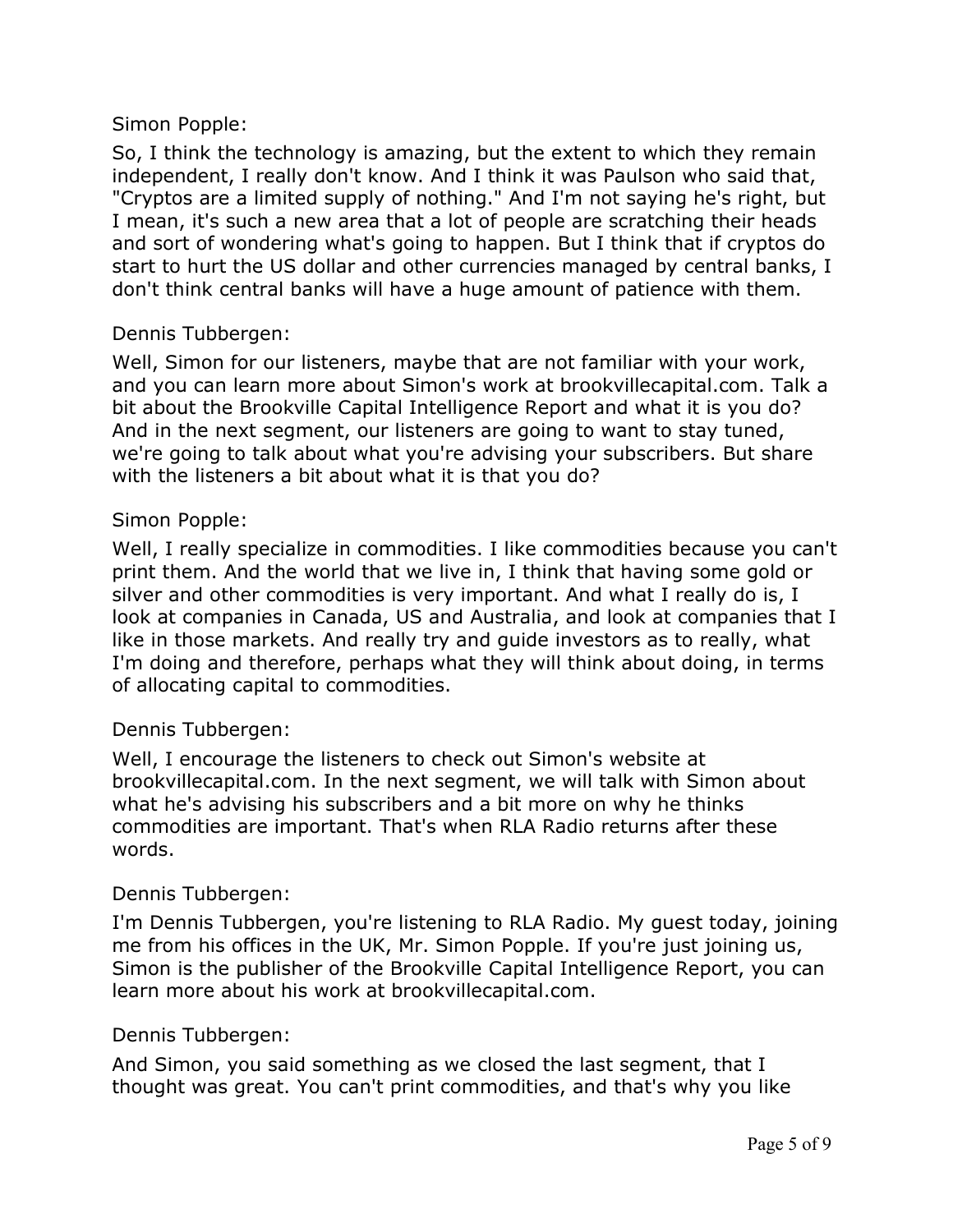commodities. So let's start with the very basics if we can and then we'll narrow it down and give our listeners some ideas that will hopefully benefit them. Talk about, for somebody that's not familiar, what are commodities? And can you give us some examples of what they are? And then we'll get into maybe how you can invest in companies that could benefit from a rise price from commodities?

## Simon Popple:

Yeah, sure. Well, I mean, commodities, you basically use commodities in everyday life and they're incredibly important. They range anything from the cereal you have in the morning or your cup of coffee, through to hard commodities like gold and silver and cobalt, lithium, iron ore. Basically, as you said at the top of the show, you can't print them. And that's one of the things I like about them because in certain instances like gold and silver, they've been around for thousands, if not millions of years and technology has improved dramatically, in terms of being able to find them.

## Simon Popple:

For example, you've got things like drones that weren't around several years ago, which means that people can explore on a far more cost effective basis than they used to be able to do. So, commodities really are an interesting area because they're finite, in terms of their supply. You do need to find them. And especially with the way the world is developing, more towards clean energy, electric vehicles and things like that. I think it makes sense for people to have some commodities in their portfolio.

## Dennis Tubbergen:

Well, Simon here in the program, we've talked a lot in the past about the importance of owning some gold and silver in your portfolio, as an inflation hedge and we'll go back and explore that. But taking gold and silver out of the conversation just briefly, what are some of the commodities that you really like at this time?

#### Simon Popple:

Well, let's break the market down into different segments. I mean, electric vehicles, the way the world is shaping up, you've got things like lithium, cobalt, graphite is quite important for the anode in the batteries. So, I like those commodities. I wouldn't go crazy about them, but I like to have fingers in those pies, because if the EV market takes off, then having a lithium or cobalt or nickel or graphite company could do very well. Looking at other sectors, my neighbor who is probably the greenest person I know, I said to him, "What do you think the greenest form of energy is?" And he actually said, "Uranium, nuclear."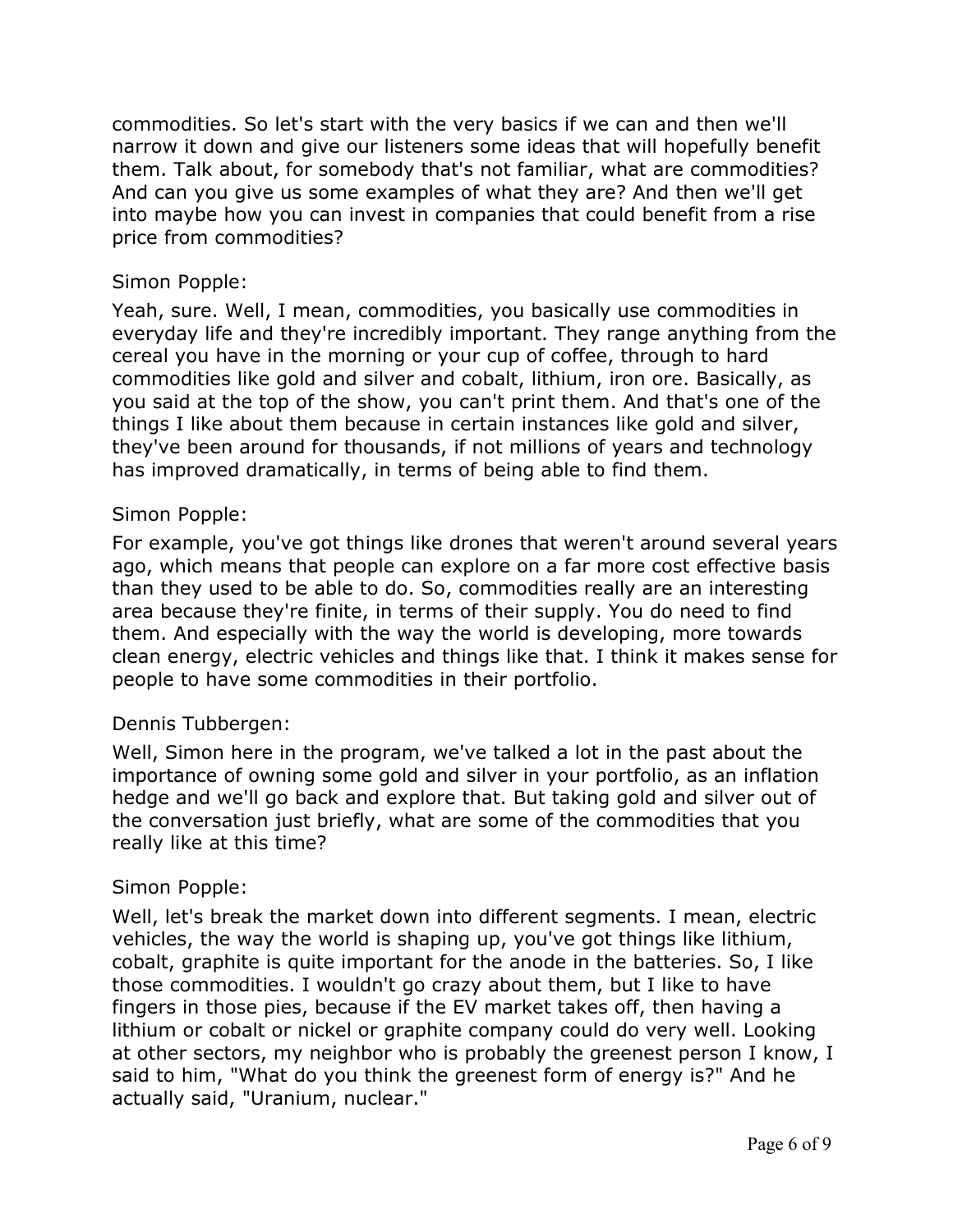And so I think that there's going to be a lot more nuclear power, so therefore, I think uranium obviously, you've seen the uranium price recently, I mean, it's going through the roof. But I think uranium is a very interesting market. And then you've got rare earths and various other commodities as well, which they're not called rare for no reason. They're very difficult to find in the commercial quantities that you need to make production viable. So I think that having exposure to a broad basket of commodities could be a very attractive way of getting exposure to all the exciting developments going on in the world.

## Dennis Tubbergen:

So Simon, for our listeners, maybe that are not familiar with the rare earths and what the industrial application is, could you fill them in?

## Simon Popple:

Yeah, sure. I mean, clean technology is becoming more and more important with climate change and everything like that. And rare earths are increasingly used in different parts of the clean tech world. So having some clean tech exposure in your portfolio through a tangible commodity, rather than just perhaps investing in clean tech companies, I think is quite important.

## Dennis Tubbergen:

So Simon, if we have a listener that says, "Okay, this all makes sense to me. I should have some exposure to lithium and cobalt and nickel and graphite and uranium and rare earths." What's the best way for someone to get that exposure in their retirement investments?

#### Simon Popple:

Well, a lot depends on their appetite for risk and also reward because explorers are the highest risk element of the market. So you can look at companies exploring for those commodities that perhaps found some already, but they want to find more. But that's high risk stuff, but the returns can be fantastic. If you want to be lower down the risk curve, then you probably want to be looking at someone who's developing a resource they've already found. So they're not really looking to find a lot more lithium, cobalt, nickel, whatever it is, but they are more focused on taking what they've got into production. And at the lower end of the scale, which is still considerable risk, you've then got the producers who are producing that commodity.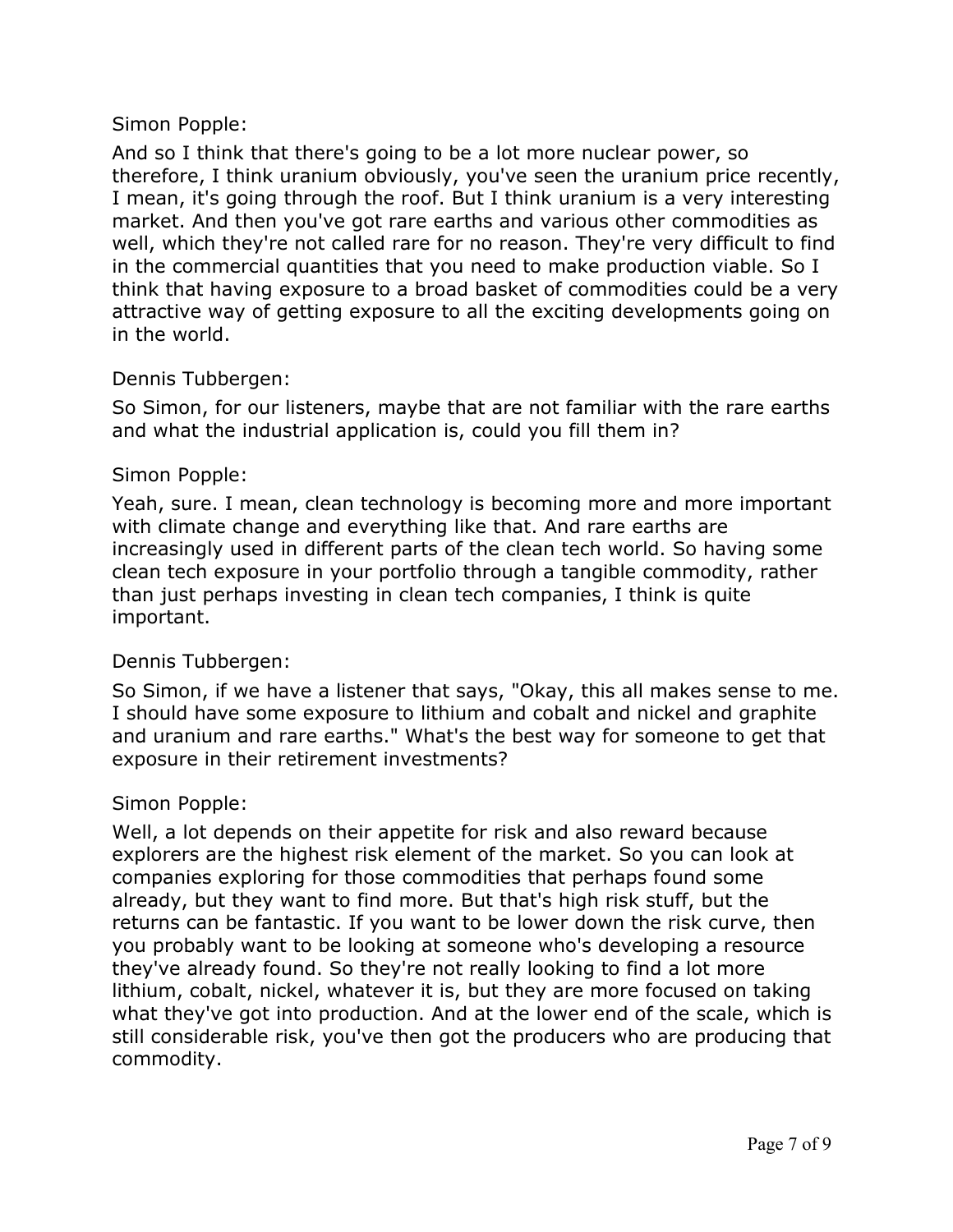And on the one hand, you've got risk of mining and production, but you've also got the risk of the commodity price itself. Because if the EV market doesn't take off, then what are you going to do with your lithium? And even though a lot of these products have got alternative uses, if you've got a very high grade manganese or high grade graphite that is suitable for EV batteries, then using that on a lower application, won't enable you to demand the premium prices that you would get from something like electric vehicles. So, it is a risky market, you mustn't assume that it isn't because it is. But the returns can be very exciting. And as I say, you can't print commodities. So, I think that if you've got a diverse exposure to them and you've picked the right companies, you can have a lot of fun.

## Dennis Tubbergen:

If you're just joining us, we're chatting today with Mr. Simon Popple. He is the publisher of the Brookville Capital Intelligence Report, you can learn more at brookvillecapital.com. So Simon, take somebody who's listening to this that maybe is aspiring to a stress free retirement, they're concerned about inflation, they want something to hedge inflation risk. Would you suggest that they look more at the traditional inflation hedges of gold and silver? Or should they diversify with some of the other commodities that we've been talking about?

## Simon Popple:

Yeah, well, I mean, stress free retirement, good luck with that. But I think a lot depends on how much money they've got and as I say, their appetite for risk. If they are looking at lower risk, then unfortunately, there's no perfect hedge for inflation, but what they can do is look at historically, what has happened. By all means, get in touch with me and I can send you some information on what's happened historically to various asset classes. And I think you just hope the history broadly repeats itself.

## Simon Popple:

But yeah, me personally, I like to have a diverse exposure. I don't want it to be purely to gold or silver or other commodities, which are purely for hedging inflation. I like to have exposure to other areas, as well, commodities for uranium and electric vehicles and things like that. So, I think that people, if they want a bit more risk, then have a few more commodities. But if they really don't want to have any risk at all or not any risk at all, but if they want to be at the lower end of the risk curve, then perhaps having some physical gold, physical silver in storage is perhaps more what they're interested in. But they really need to discuss things with their financial advisor to work out what is best for them.